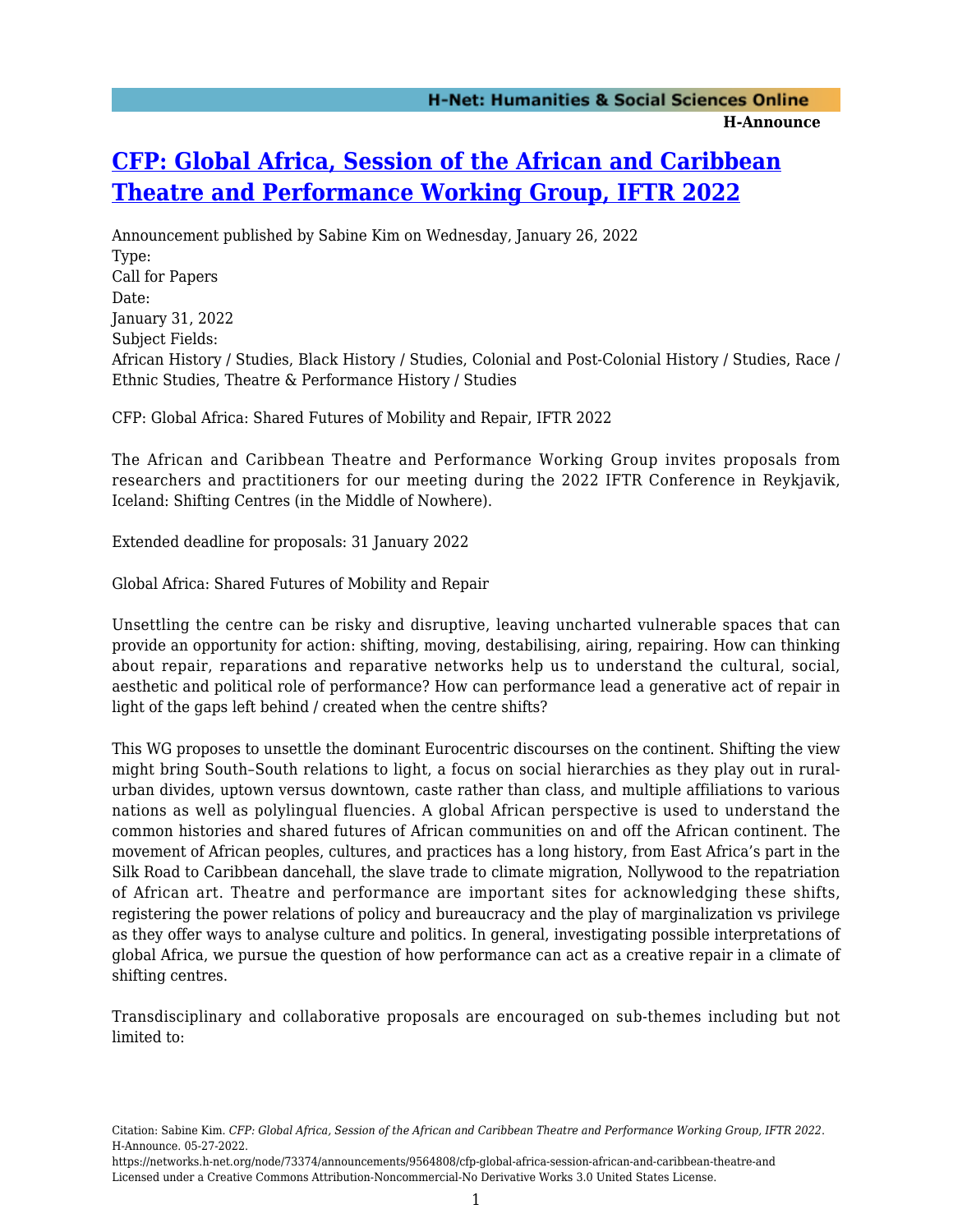## **H-Net: Humanities & Social Sciences Online**

**H-Announce** 

- Shifts and repairs in African dance systems and the performer's body.
- traditional performance rites
- creolization
- migration and transnational mobility to/within/from Africa and the Caribbean
- Nollywood and KinaUganda videos
- African art in colonial collections; museum repatriation
- reparations for slavery
- Caribbean dancehall
- African cosmopolitanism
- African cultures in antiquity
- Indian influences on Caribbean/African performance
- in/tangible goods and performing history
- monetization of cultural practices, especially outside Africa and the Caribbean

- globalisation, transculturation and migration of performance practices: Chinese Caribbean performance traditions, Arab traditions in Africa, West African jali practices in US/UK, West African practices in the Caribbean, Afro-Mexican performance, Afro-Asian exchanges/encounters etc..

- theatre and NGOs and the politics of development funding
- transnational infrastructure projects in Africa and/or the Caribbean
- decolonising scholarship as practice of shifting centres
- theories, approaches, and discourses on global Africa
- notions of representation in African performance
- appropriation and representation/s of Africa
- What paradigm shifts might broaden performance practice to include rural and folk traditions?
- How do theatre and performance draw on oral culture as a repository of history and collective knowledge?
- How can performance question/explore the politics of climate migration?
- How are translations and adaptations a form of shifting? Or a form of repairing or suturing?
- In what circumstances are the subversive antics of Ananse and other politricksters destructive/reparative?

Papers are welcome from within specific disciplines, e.g., performance studies, theatre studies, history, literature, cultural studies, visual arts, film, dance, as well as from across disciplines. Collaborations are especially welcomed. Proposals may be in the form of an academic paper (15-20 minutes); screening; performance; performance lecture.

Prospective participants are invited to submit their abstracts (maximum 250 words) through the Cambridge Core website ([https://www.cambridge.org/core/membership/iftr\)](https://mail.uni-mainz.de/owa/redir.aspx?REF=AVQg5t8hT20m55DTaDquR7ndHaN4u5pEahmfpEueEJH3MGWvSNvZCAFodHRwczovL3d3dy5jYW1icmlkZ2Uub3JnL2NvcmUvbWVtYmVyc2hpcC9pZnRy) and another copy directly to the working group convenors together with a short bio (see contact details below). You will have to be a paid-up IFTR member to submit an abstract.

Note that the working group works by circulating papers to members in advance of the conference to facilitate in-depth discussion at the meeting. Members whose abstracts are accepted will be required to submit a 20-minute presentation in written or recorded form for circulation by 30 May 2022. The working group encourages new members to submit abstracts or simply take part in the group discussion during the conference without presenting.

Citation: Sabine Kim. *CFP: Global Africa, Session of the African and Caribbean Theatre and Performance Working Group, IFTR 2022*. H-Announce. 05-27-2022.